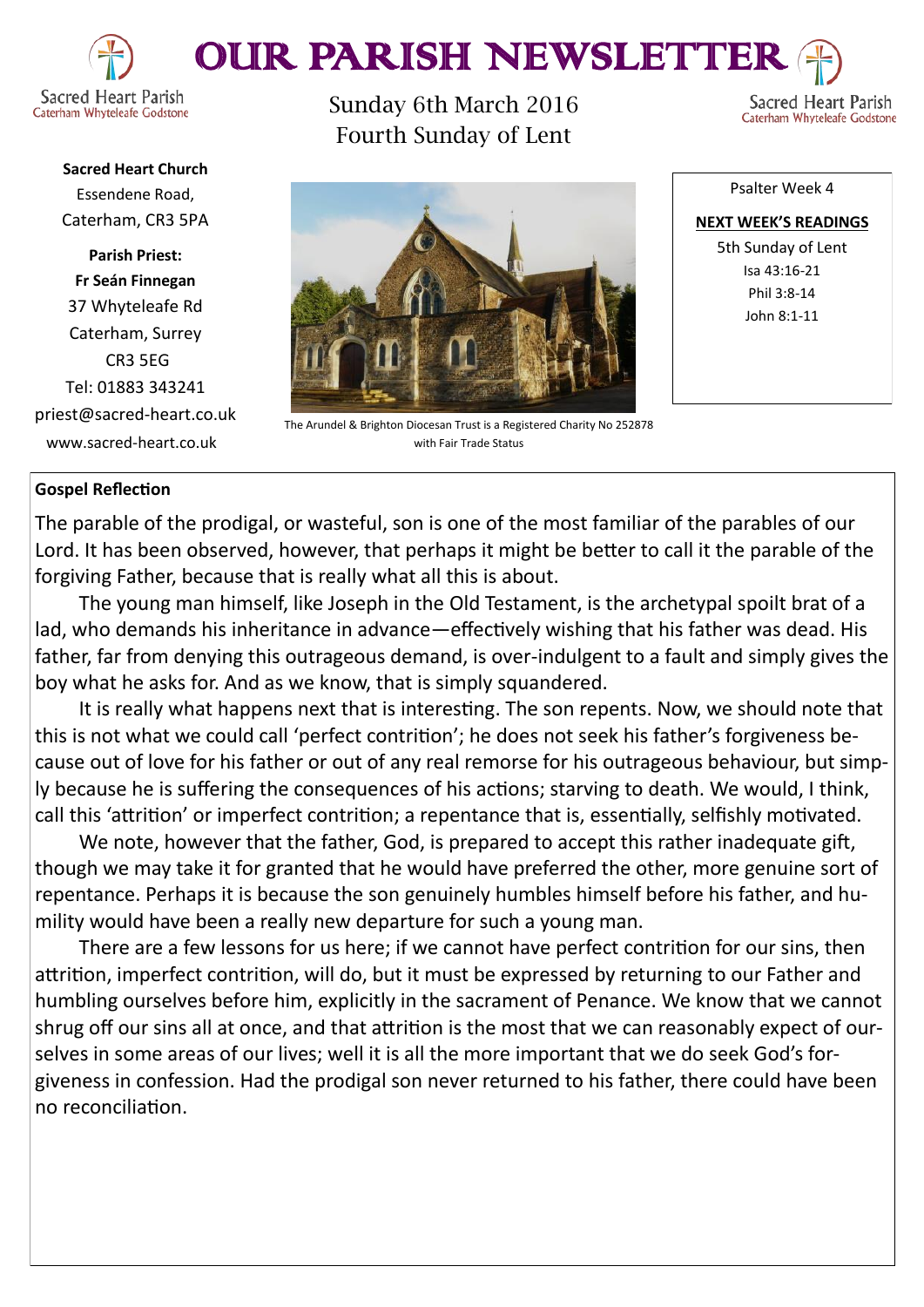#### **Parish Retreat**

Which model of church is yours? –top down or bottom up? They may sound the same but they're not! - Join the important debate!

- **Join us** for this and more – as well as our in-depth look at the readings for next Sunday

#### **All welcome! 8.00p.m. Wednesday 9th March,**

**in the Old Sacristy** (next to the Old Hall)

You are warmly invited to the next Chilworth Abbey Study Day, Evangelisation: unleashing the power of apologetics, given by Fr John Seddon OSB, on Sat, 12th of March 2016. The day begins with Mass at 9.00 am. Two talks will divide the Day, with refreshments and lunch, concluding at 4.00 pm. Come to part, or all of the day, as it suits you. Bring a packed lunch and a friend. Tea and coffee is provided. St Augustine's Abbey, Sample Oak Lane, Chilworth, Near Guildford. GU4 8QR Online information:<u>www.chilworthbenedictines.com</u> **St Patrick's Day St Patrick's Day** 

*Lenten Small Group Programme:*The format for this year's Lent prayer and reflection programme is inspired by the Year of Mercy which began on the 8th of December 2015 and runs until Christ the King, 20th November 2016. Each week we will reflect on a different aspect of Mercy, using a mixture of Scripture, Church teaching and prayer. Contact the Diocesan Bookshop to order booklets on 01293 651165 or email [bookshop@dabnet.org.](mailto:bookshop@dabnet.org?subject=Lenten%20Small%20Group%20booklets)

# **CAFOD International Evening – Saturday 9 th April, 6-9pm**

Many thanks to all those who have already offered to provide finger food and display items for this event. If you haven't yet promised to promote your heritage country or region, please see a member of the CAFOD group in the porch after Mass this weekend. Alternatively telephone Mary (349760) or Biddy (345749) or email [lov-](mailto:lovat@tiscali.co.uk)

**CAFOD** lustoneworld

[at@tiscali.co.uk.](mailto:lovat@tiscali.co.uk) So far, the following countries/regions will be represented: Italy, Switzerland, Spain, Ireland, Scotland, England (Lancashire, Newcastle), USA, Argentina, Argentina, Jamaica, Bahamas, Guyana, Uganda, Sierra Leone, Ghana, Goa, India, Mauritius. There are so many more dots on that map, so please keep the offers coming!

**Lent Groups -** Traditionally we give things up during Lent – often booze or chocolate (depending on age or inclination!). It's not too difficult and not only does it do our soul good, but our health as well. How about something different this Lent? – time. Nobody has enough time, so it's a real sacrifice, but it would be enjoyable! Join one of the Lenten groups advertised in the church porch and sign up for the one that suits you best. If you feel you'll miss the healthy option, choose a venue near you and walk – then instead of the normal two, you'll get three benefits: enjoyment, spiritual uplifting and exercise! Sign up **today**!

## *Sign up today! Sign-up sheets at the back of the church*.

Today will make you think, whether you are 18 or 80 (or inbetween!). What are you doing with your faith – and what is it doing with you?

The theme of the day will be the Jubilee Year of Mercy. We guarantee you will be surprised and stimulated! It's a chance, at the end of Lent for a day of quiet prayer and thoughtful meditation. Come for a 10am start, and a 3.30 finish, with a shared lunch. This is an ideal opportunity to finish Lent well, or, if somehow all the good intentions are still just good intentions, to make up for lost time. Do not let this golden opportunity slip past!

This year our Passion Week 'Day' is on the Saturday before Palm Sunday (19<sup>th</sup> March). Reserve the date Sign-up NOW!

Mass will be at 7pm on 17th March 2016 (no 10am Mass). Drinks and cakes will be served after Mass to celebrate St Patrick's Day. All welcome.

#### Diocese of Arundel and Brighton Lourdes Pilgrimage

We are pleased to inform you that the applications for this year's pilgrimage to Lourdes are open. This

year, for the first time, we are offering an online application form to all helpers and pilgrims, with the exception of Assisted Pilgrims. The **Online Application Form Link** is available on our website<http://www.ablourdes.org> For those of you who find anything to do with computers challenging, please call the Pilgrimage Office to chat through your concerns, and we will make sure that you get the help you need. **Assisted Pilgrims** please contact the Pilgrimage Office in the usual way,

by phone on 01403 740110 to request a paper application form. To avoid disappointment, please get your form in early and no later than the  $30<sup>th</sup>$  April 2016.



#### **Calling all children of the Parish**

We would like to invite all the children of the parish to make an Easter Garden to bring into Church on Easter Sunday and to be on display throughout Easter week . An Easter Garden

usually includes Jesus' tomb and the three crosses but you can add the garden of Gethsemane, an angel, people, grow real grass and flowers in it! They can be made in seed trays, lined cardboard boxes, wide flower pots – it's completely up to you as long as the container is no bigger than A3 size (but can be smaller). For lots of ideas log onto Google images and type in 'Easter Gardens' then let your creativity run wild. Entries can come from individuals, family groups or club groups. All entrants will receive a small chocolate egg & certificate. Parents – it can be a lovely, creative, active way to bring Easter to life and the children could add something to their gardens each week during Lent!

#### **Offertory Collection** Sincere thanks for your generosity last weekend: Offertory: £965.61 (Gift Aid £441.63)

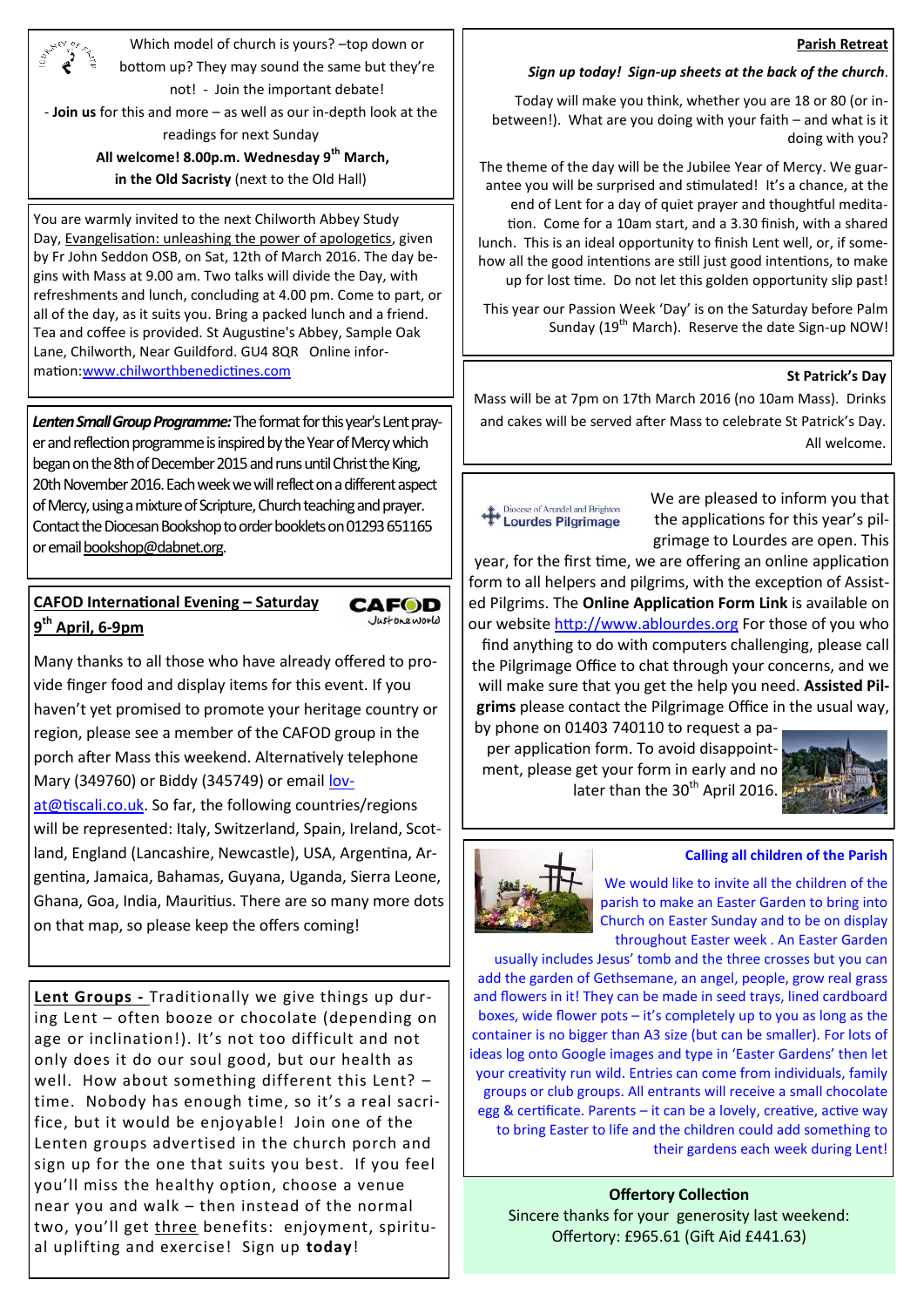## **WHAT'S ON IN THE PARISH THIS WEEK**

| Sun 6th:  | Children's liturgy at 9am & 10:45am Masses |
|-----------|--------------------------------------------|
|           | Tea & Coffee after 9am & 10:45am Mass      |
| Mon:      | Tea & Coffee after Mass (Old Hall)         |
| Tues:     | 9:15-11:15 Toddler Group. (Old Hall)       |
| Wed:      | 8pm Journey of Faith (Old Sacristy)        |
| Thurs:    | 8pm Baptism Preparation (Old Hall)         |
|           | 7:30pm SVP (Committee room)                |
| Sun 13th: | Children's liturgy at 9am & 10:45am Masses |
|           | Tea & Coffee after 10:45am Mass            |
|           | Gift Aid envelopes available in the porch  |
|           | Fairtrade refreshments after each Mass     |

## **St Francis' School Bibles for Children**

If you would like to make a donation to the School for Bibles or if you would like to dedicate a Bible, please look out for the St Francis School children who will be in the porch after Sunday Masses.

**Open Caterham 25 –26 June** During the Caterham Festival the Church of the Sacred Heart will be one of the many Caterham buildings that will be opened for visitors. There are a number of events planned including guided tours, talks, flowers, a cafe and music. This will require a lot of peoplepower. if you are able to help for a while or have any ideas to make this an interesting and welcoming weekend there will be a meeting on Tuesday 15th March in the Old Hall or contact the office or Eliz Wood 01883 348081.

## **Second Collections**

Today there will be a Second Collection for The White Fathers Appeal. This is not eligible for Parish Gift Aid.

The safeguarding reps have recommended doing DBS (safeguarding checks). The diocese is now up and running with doing electronic applications, however the first stage of application still requires form filling and paperwork checks with your safeguarding reps, so for anyone requiring a check please email [safeguardingreps@gmail.com](mailto:safeguardingreps@gmail.com) to arrange an appointment to start the process.

## **Gift Aid**

Please could all Gift Aid members collect their envelopes for 2016/2017. Our Gift Aid organiser Peter Kelly will be in the porch next Sunday (13th) March with your envelopes.

If you would like to join our Gift Aid scheme please speak to Peter.

## **Stations of the Cross for Children**

Stations of the Cross will be led by the First Holy Communion Group.

It will be suitable for all School Children in Y2 - Y7

Date: **Friday 11th March 2016**

Time: **5:15pm** - meet at the back of the church

If you have younger children , you are welcome to wait in the Old Hall and have a cup of tea or coffee, please ensure you leave your older child with a responsible adult.



## **Your Prayers are requested for the following persons who are ill or housebound:**

Pat Knight; Kathleen & John Saunders; Helen Keogh; Daisy Hill; Christopher Browne; Kit Monk; Krista Thompson; Jane Hill; Rosemary Whale; Pam Weaver; Jimmy Mullen; Bernie Horrocks; Margaret Robertson; Heather Tordimah; Jenny Rowen; Elizabeth Daley; Eileen, Mel & Rose Lattimore; Bryan Smith; Rose Knight; Oliver Farrell; Seeta Pillay; Christopher Miles; Pat McCoy; John Dunlop, Elise O'Connor, Malcolm Bowen, John Gilford, Chris Norman, Bridget Crook, Baby Tabitha Harrison, Christine Vernon, Peggy Sisman, Maureen Kelly, Val Williams, Mary Wallace, Maria Saunders, Don Hancock, Gina Waiton, Joe Kelly & Clare Schofield (née Stewart)

# **Fairtrade Fortnight:** 29 February- 13 March '*sit down for breakfast stand up for farmers'.*

Many of the people who provide items for our breakfast table don't earn enough to feed themselves or their families all year round. Seasonal hunger, lean periods and poor pay are all real issues facing the people who produce the food we often take for granted.**You can help change this**, **by simply switching your breakfast to Fairtrade.** Please look out for the display in the church porch next weekend; if you can, buy fair trade goods –we have items in the shop; join us for Fairtrade refreshments after 9am and 10.45 Mass on  $13<sup>th</sup>$  March. To learn more see [www.fairtrade.org.uk](http://www.fairtrade.org.uk) or contact the Justice & Peace Group via the Parish office.

**Day of Reflection at Minter Abbey, Ramsgate**. There will be a day of recollection at the very beautiful Minister Abbey on 30th April with Fr Seán. We will leave at 9.30. If we car share the day will cost £15 pp including lunch and refreshments. Please keep the date. More details to follow.

**Baptisms** - Ruby Barkwill will be Baptised next week. Please keep her in your prayers.



We will be meeting again at the end of the month but in the meantime, please remember that all candidates should be attending Mass at The Sacred Heart Church



and need to collect a badge from a catechist **before** Mass and **return** it after Mass. **If you are late for Mass** and are unable to get a badge please find a catechist at the end of Mass. Could we also remind parents that all children should be guided through Mass and supervised at all times. If you have younger children please ensure that the FHC candidate is left with a re-

sponsible adult. If you haven't already signed up for your sessions please email [fhc.sacredheart@gmail.com](mailto:fhc.sacredheart@gmail.com) with your preferred dates. **DATES FOR YOUR DIARY**

Saturday 19th March 2016, 3:45pm - Parent & Child session 6A Sunday 20th March 2016, 3:45pm - Parent & Child session 6B Thursday 14th April 2016, 8pm - 9pm - Parent Session (Old Hall) Saturday 23rd April 2016, 3:45pm - Parent & Child session 7A Sunday 24th April 2016, 3:45pm - Parent & Child session 7B (Scouts, Cubs & Beavers please be aware that there will be a St George's Day parade on 24th April so you will need to attend the 23rd April session) If you have any questions, please contact Anne Marie Young via

email on [fhc.sacredheart@gmail.com](mailto:fhc.sacredheart@gmail.com).